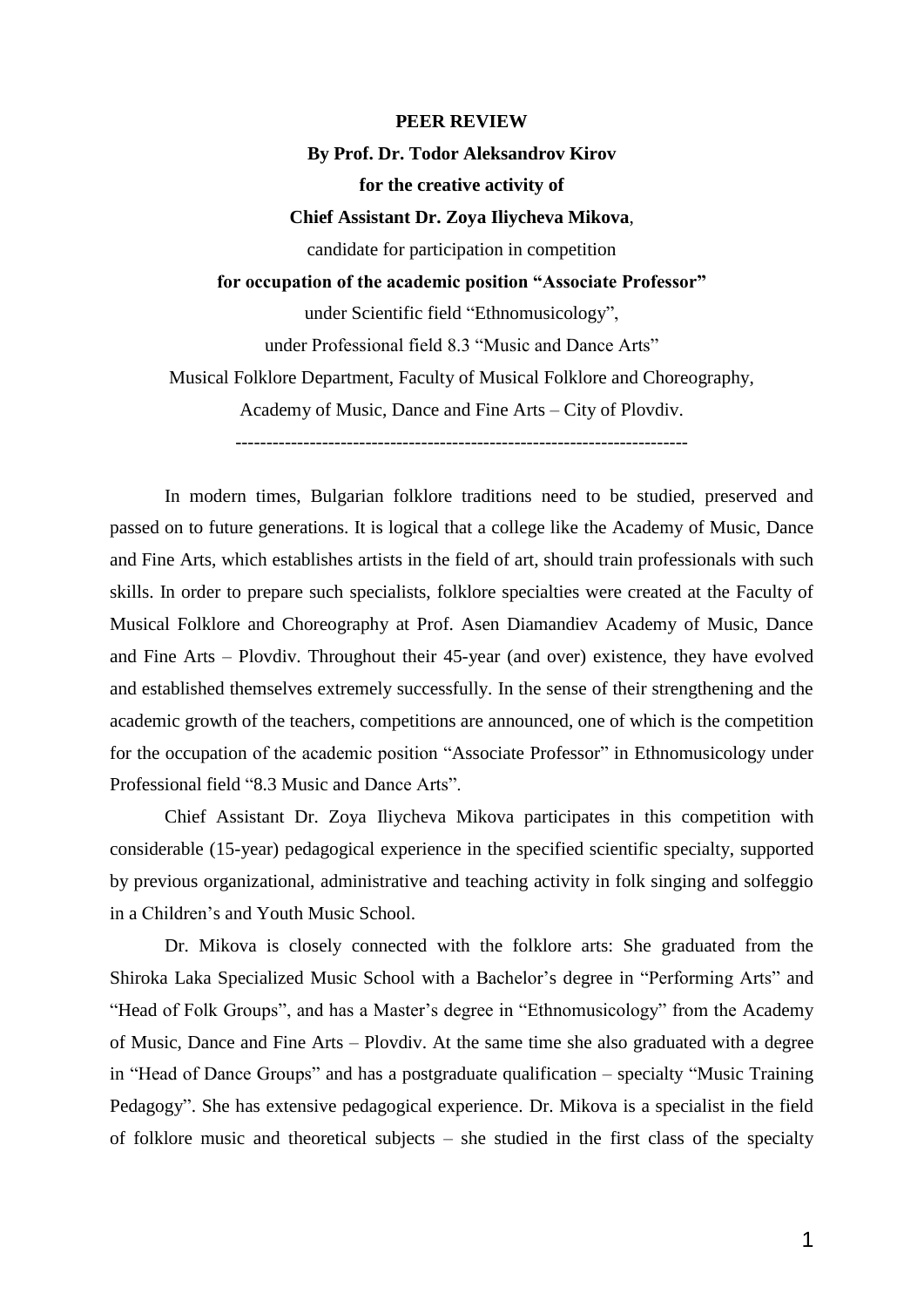"Ethnomusicology" under the guidance of Prof. Dr. Mariya Samokovlieva and Assoc. Prof. Dr. Vasilka Yoncheva.

In 2003 Zoya Mikova started working at the Academy of Music, Dance and Fine Arts as a teacher in the disciplines: "Folk Singing", "Musical Folklore", "Collection and Decoding of Musical Folklore", "Music Theory" and "Bulgarian Folk Music". She is currently working at the Musical Folklore Department, teaching the disciplines "Musical Folklore", "History of Folk Performing Arts", "Bulgarian Folk Music", "Bulgarian Ethnography", "Collection and Decoding of Musical Folklore", "Music Theory".

Zoe is an initiative person with extensive organizational experience. In 2000 she founded a private music school and in 2001 with her students and friends formed the Elika Folklore Formation. In the period 2002 – 2003, she participated and worked in a teaching team under the project "Integration of the Roma Population through Culture and Education" in the City of Rakovski. Annually in the lobby of the Academy of Music, Dance and Fine Arts, Mikova organizes the "Martenitsa" Exhibition with students. According to its conceptual design and as part of the training in the discipline "Musical Folklore", every year in the Hall of the Academy there is a concert-show with authentic costumes and performances of students from different courses and specialties, full-time dance troupe and external formations.

In 2015 Mikova defended her doctoral thesis on the topic: "*"Traditional Practices and Music of the Ethnic Communities in the City of Plovdiv"*. Her work from the dissertation she continued as a Manager of "The Unknown" Cultural Seminar at the Academy of Music, Dance and Fine Arts – Plovdiv in 2016. The Seminar is implemented in three separate modules and presents the communities of Armenians, Jews, Turks and Roma in our country. The main objective is to broaden the knowledge about the traditional culture of the different ethnic, ethnographic, confessional and cultural communities in Bulgaria. Mikova is involved with publications in the Yearbook of the Academy, Spring Scientific Readings, scientific conferences and seminars. She also guides and advises graduates. In 2017, Mikova was the Editor-In-Chief of the "Narodna Madrost" Newspaper in the section "National Holidays and Customs". As a result of field studies with students, her first book, *"Road to the Spring"* (2018), which contains materials from expeditions, was published.

Under Article 24, Paragraph 1, Item 3 of the Act for the Development of the Academic Staff in the Republic of Bulgaria, Chief Assistant Dr. Zoya Iliycheva Mikova presents the monographic work *"Milkovitsa – History, Ethnography and Culture"*.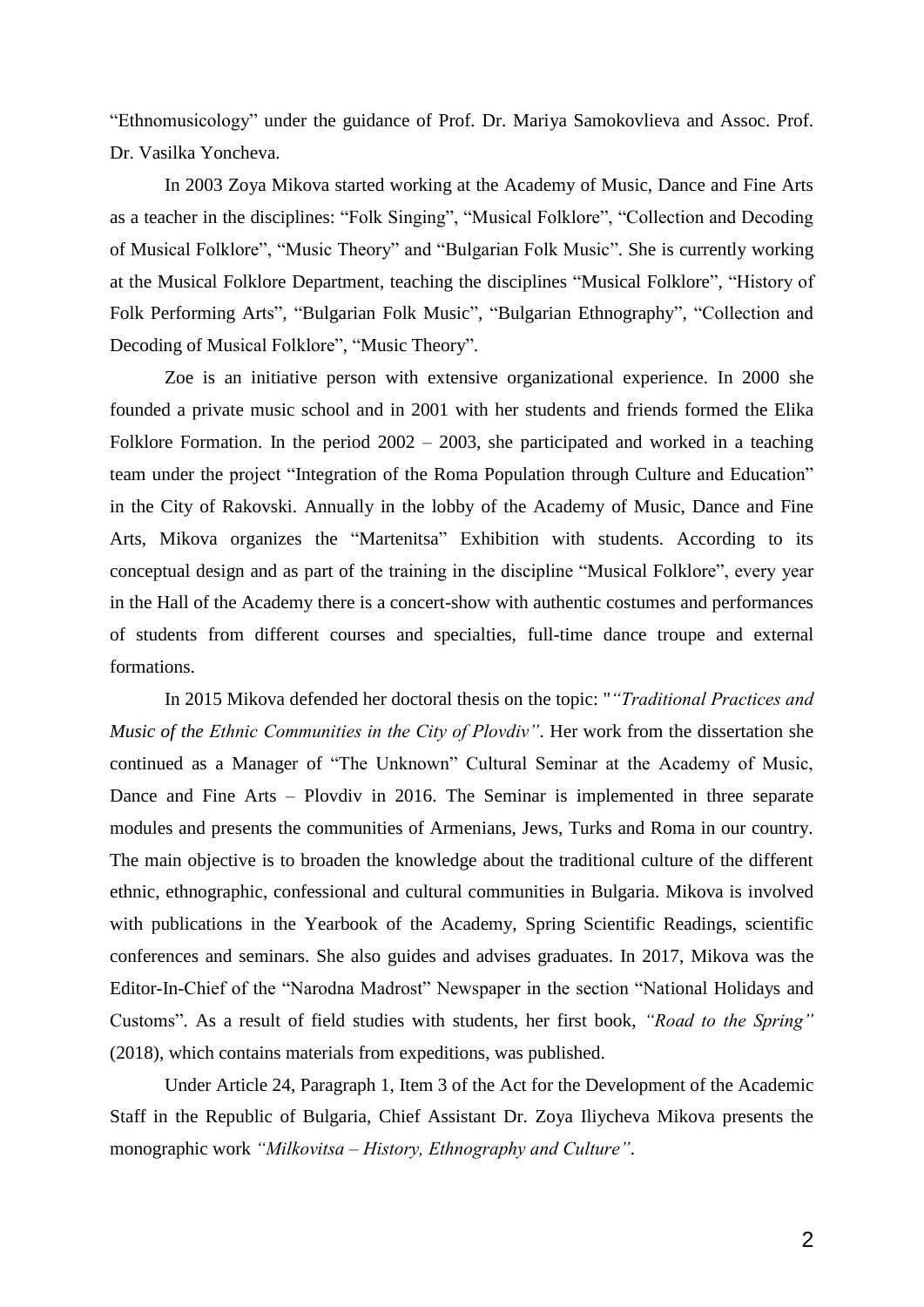What do we know about the "Wallachians"? What is the history and culture of the Romanian-speaking population along the Danube River, and in particular in the settlements around the City of Nikopol? "What are the directions and the possible connections of this population with the culture of other population groups in Bulgaria and on the Balkan Peninsula?" (*Mikova*) These questions are related to a topic that is useful and relevant today, especially in the light of the trend towards "studying groups and communities of all origins" (*Mikova*) existing in Bulgaria.

Zoya Mikova took up the development of this topic, specifying it in the object of study – the village of Milkovitsa, Nikopol District. The choice of object in this case is multifaceted: The emotional connection with this village, related to her childhood, the desire for "personal reinvention and self-knowledge" (*Mikova*), a sense of "obligation to loved ones and all the people of Milkovitsa" (*Mikova*), lasting interest and attraction on her part to research and exploration of the different ethnic groups and communities in Bulgaria, as well as her ambition to do a thorough study of the "history, ethnography and culture" (*Mikova*) of her native village, which in turn is related to the abovementioned topic.

The study is of an applied nature and addresses a rarely addressed topic. The development is competent, gives information and knowledge, and the author shows extensive and thorough preparation. I am convinced that the study will be useful for folklore specialists. This matter will also be essential for the education of students of art schools. The work is valuable and has made a significant contribution to the field of arts and to science in general.

Under Article 24, Paragraph 1, Item 4 of the Act for the Development of the Academic Staff in the Republic of Bulgaria, Chief Assistant Dr. Zoya Mikova presents multiple scientific developments:

1 – "Towards the Preparation of an Ethnomusicological Field Study" – article in the 2015 Yearbook of the Academy of Music, Dance and Fine Arts.

2 – "A Look at the Musical and Cultural Life of Ethnic Communities in Plovdiv" – report for Spring Scientific Readings, April  $26^{th} - 27^{th}$ , 2016.

3 – "Armenian Songs for Vijag" (based on field work materials by the Armenian community in Plovdiv) – report of for Spring Scientific Readings, 2016, Academy of Music, Dance and Fine Arts.

4 – Report "Layers from the Musical Life of the Roma Community in Plovdiv" – "The Unknown" Cultural Seminar, 25.11.2017.

5 – "Rosh Hashanah" (Jewish New Year) – publication in the Collection of Reports and Articles, "The Unknown", Plovdiv, Academy of Music, Dance and Fine Arts, 2017.